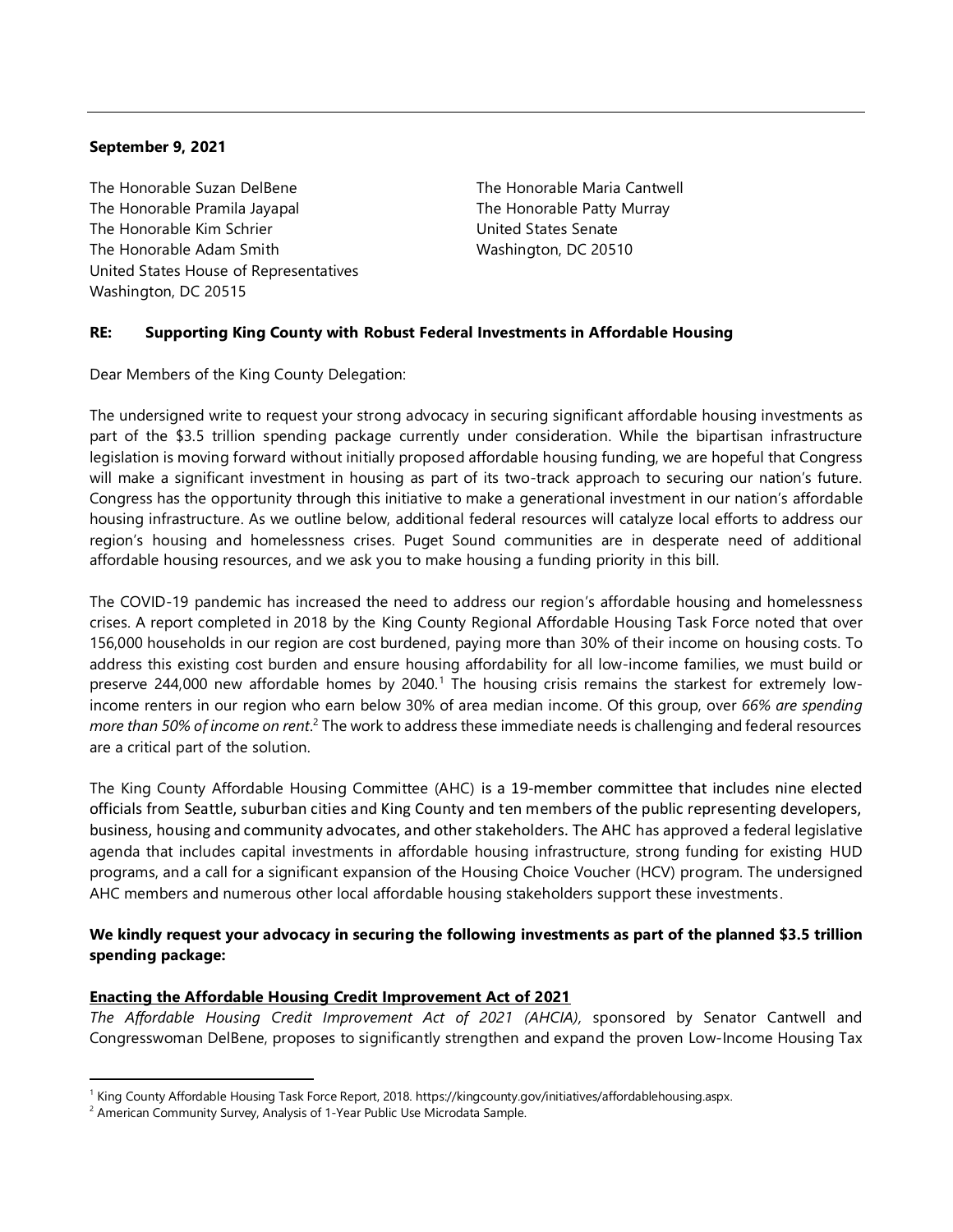Credit Program. The Housing Credit is the single most productive resource we have to move new affordable housing development forward. Since its inception, it has been used to produce or preserve nearly 50,000 homes in King County alone. Passing the AHCIA in full would produce thousands more units in King County over the next decade. We specifically urge you to prioritize the following provisions:

- o **Expanding the 9% Tax Credit Allocation by 50%:** The AHCIA would greatly accelerate efforts to build housing for extremely low-income households by increasing access to the 9% tax credit program. This deep subsidy provides our region with a critical resource for expanding the supply of permanent supportive housing, a solution that brings people living outside into a supportive, safe environment with the supports they need to remain stably housed.
- o **Lowering the Private Activity Bond Test:** Washington State is one of a dozen states where the demand for the 4% Housing Credit far exceeds the supply. The AHCIA proposes to lower the amount of private activity bonds needed to finance a project from 50% to 25%. This change would free up significant capacity to expand the development and preservation pipeline in our region.

#### **Fund Capital Investment to Produce and Preserve Affordable Housing**

Financing affordable housing projects is complex and often requires combining multiple local, state, and federal programs. Historically, federal resources have been necessary to produce new affordable housing at scale. In order to preserve our existing affordable housing stock and to catalyze new development of housing for low-income families, we call on Congress to:

- o **Invest \$40 Billion in the National Housing Trust Fund (NHTF):** A robust allocation for the NHTF would provide long-overdue federal funding to jumpstart new construction of affordable housing dedicated to the lowest income households. Locally, this funding could be used to finance projects serving people experiencing homelessness, people with disabilities, veterans experiencing homelessness, and families with children.
- o **Invest \$70 Billion to Address the Public Housing Repair Backlog:** As we look to make significant investments in new affordable housing construction, Congress must ensure the preservation of our existing affordable housing stock by eliminating the public housing capital repair backlog once and for all. Ensuring that this vital resource can serve low-income families and their children, seniors, and people with disabilities for decades to come is an efficient and necessary component in supporting our region's efforts to assure an adequate supply of affordable housing over the long term.
- o **Make Significant Investments in HUD Community Development Programs:** Local governments are well-positioned to identify affordable housing solutions that address unique community needs. To support local efforts, Congress should include at least \$5 billion for the HOME Investment Partnerships Program (HOME) and \$10 billion for the Community Development Block Grant (CDBG) program in spending that is supplemental to yearly allocations.

# **Expand the Housing Choice Voucher Program**

1

The COVID-19 pandemic will have long-term economic impacts on low-income families and their ability to afford safe and quality housing. According to Opportunity Insights, while higher wage jobs (over \$67,000 per year) had returned to pre-pandemic levels by May 2021, low wage jobs (under \$27,000) were 40% below their pre-pandemic levels.<sup>3</sup> This stratified recovery, combined with the existing shortage of affordable homes, adds extraordinary

<sup>&</sup>lt;sup>3</sup> Opportunity Insights. Economic Tracker. Accessed August 5, 2021. https://tracktherecovery.org.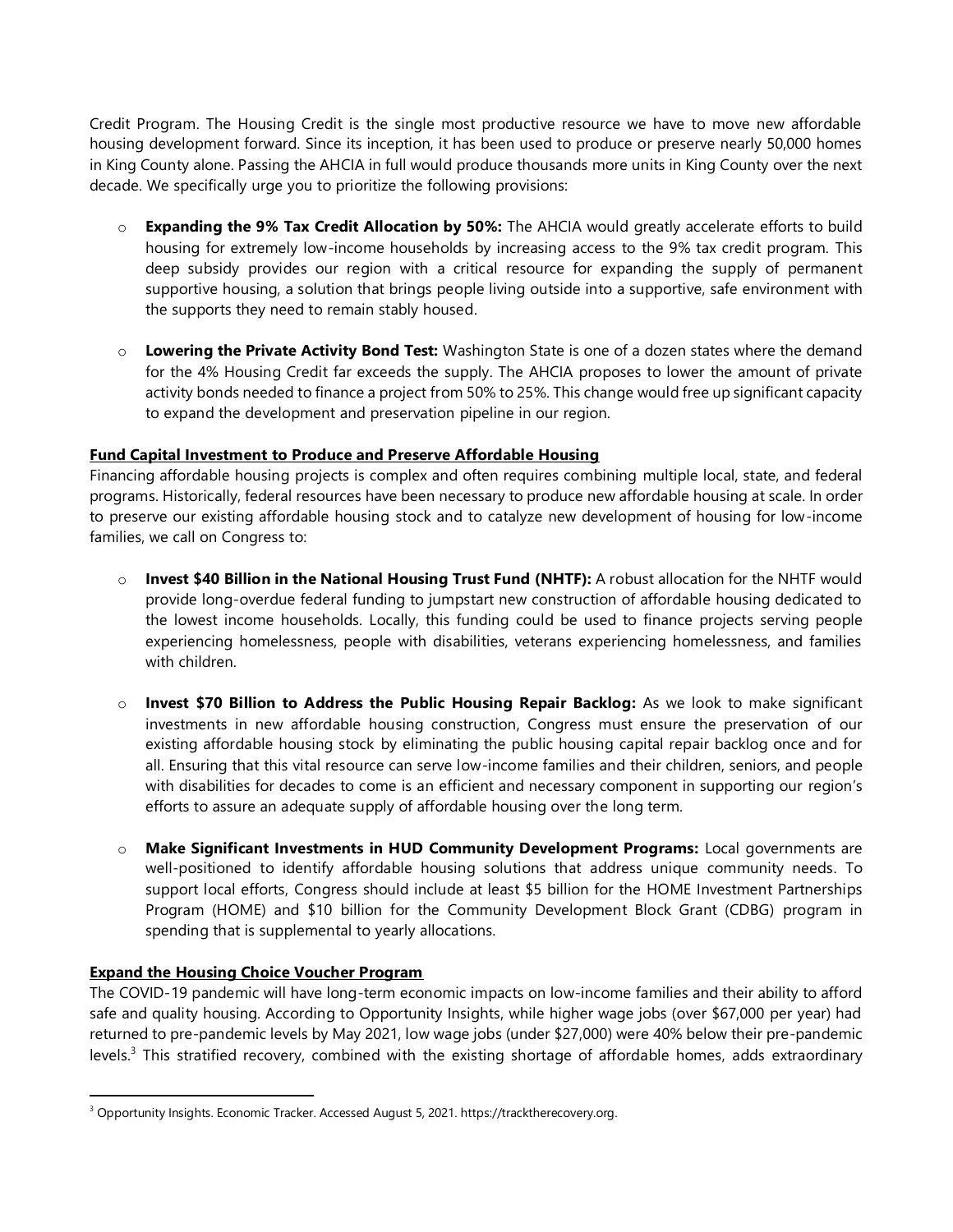urgency to the need to significantly expand the Housing Choice Voucher (HCV) program. The administration's proposal to increase vouchers by 200,000 families and Congressman Smith's *Ensuring a Long-Term Housing Recovery Act* both provide avenues to support long-term housing stability for families locally. We urge Congress to include a significant voucher expansion as part of the infrastructure legislation as a first step to ensuring we have vouchers available for all who need them.

King County is fortunate to have some of the nation's leaders on affordable housing policy as part of our local delegation. You continually advocate for funding and policy solutions that meet the needs of people in our state. We are deeply thankful and appreciative for this and urge you to continue this important work to prioritize affordable housing investments in forthcoming spending packages.

*Emily Alvarado*

*Mary Cummings*

*Mark Gropper*

Deputy CEO, Sound Transit

Director, Seattle Office of Housing

In partnership,

*Claudia Balducci* Council Chair, King County Council KING COUNTY AFFORDABLE HOUSING COMMITTEE CHAIR

*Susan Boyd* CEO, Bellwether Housing AFFORDABLE HOUSING COMMITTEE MEMBER

*Brett D'Antonio* CEO, Habitat for Humanity Seattle-King & Kittitas **Counties** 

*Marc Dones* CEO, King County Regional Homelessness Authority *Claude DaCorsi* Deputy Mayor, City of Auburn KING COUNTY AFFORDABLE HOUSING COMMITTEE MEMBER

KING COUNTY AFFORDABLE HOUSING COMMITTEE MEMBER

*Alison Eisinger* Executive Director, Seattle/King County Coalition on Homelessness

*Mark Ellerbrook* Division Director, Housing, Homelessness and Community Development, King County Dept. of Community and Human Services KING COUNTY AFFORDABLE HOUSING COMMITTEE MEMBER

*Will Hall* Mayor, City of Shoreline *Nigel Herbig* Deputy Mayor, City of Kenmore

Executive Director, Renton Housing Authority

KING COUNTY AFFORDABLE HOUSING COMMITTEE MEMBER